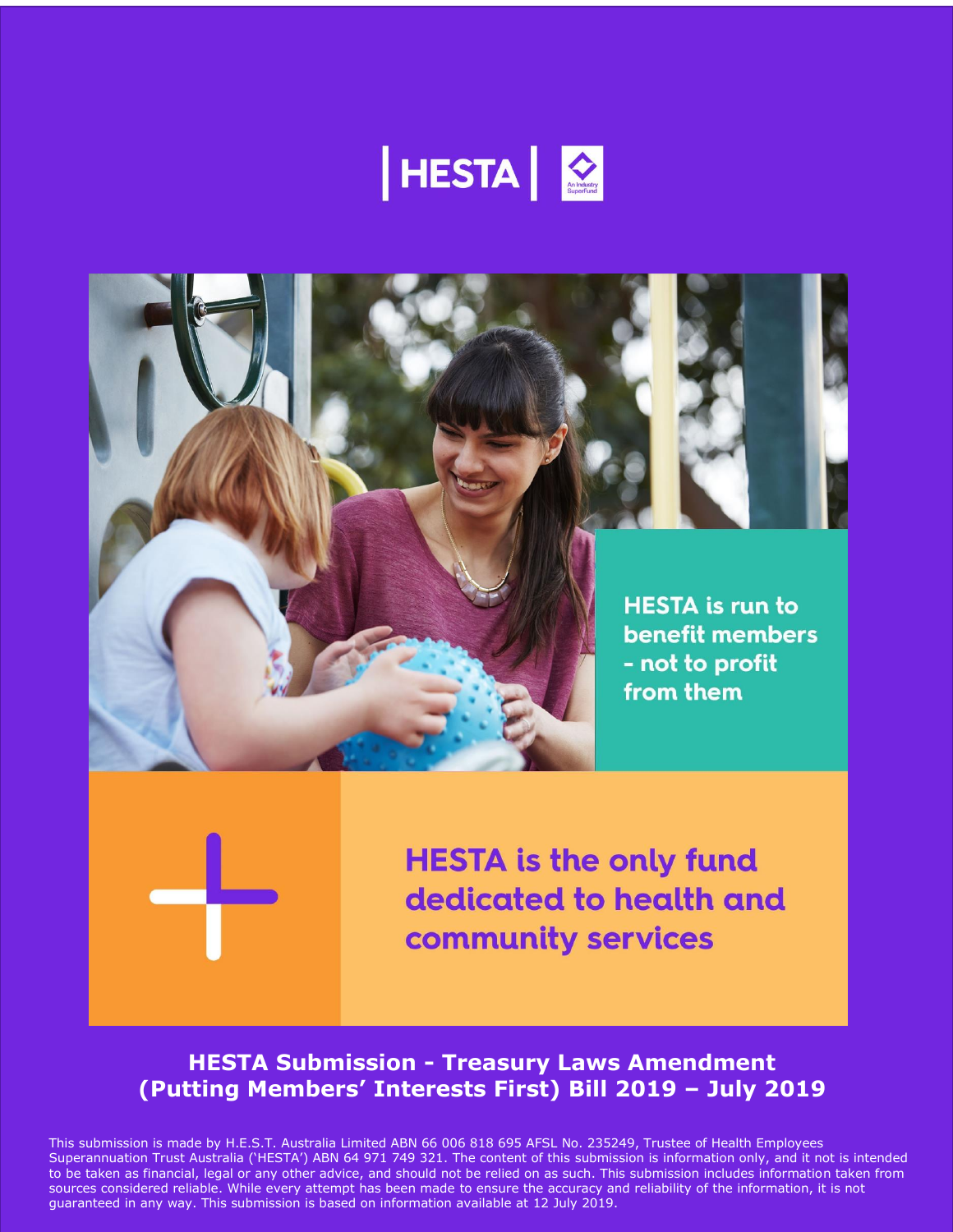## **Summary**

HESTA welcomes the opportunity to provide feedback on the *Treasury Laws Amendment (Putting Members' Interests First) Bill 2019*.

HESTA  $\bigcirc$ 

We make this submission as a super fund with a strict profit-to-members model, therefore making no material gain by the provision of insurance through a third party.

HESTA disagrees with the premise of the Bill and believes that 'opt-out' group insurance in superannuation has provided significant benefits through basic low cost insurance cover to millions of Australians that would be unattainable individually – these benefits would be significantly eroded if the Bill was passed in its current form. Any changes that diminish the insurance cover within super will need to be met by taxpayers through the social security system.

The proposed changes will significantly amend the 'value' that insurance offerings can provide to superannuation members. In many cases insurance will become less affordable and potentially unavailable for some cohorts. This Bill has a myopic focus on the cost of insurance and loses sight of the long-term value and protection it provides to individuals and society.

Essentially, the Bill proposes a simplistic solution to a complex problem. Assuming or arguing that people who need insurance will simply 'opt in' is a nice idea but not necessarily supported by the reality of disengaged members.

We also note that the Senate Economics Committee Inquiry was initially scheduled to report in October but on 10 July this was changed to 23 July. This timeframe is extremely short and provides insufficient time for serious consideration of the Bill, particularly the interplay with the first round of Protecting Your Super changes to remove insurance from inactive members and transfer inactive low balances to the ATO for auto-consolidation. These important reforms are still being implemented and should be given sufficient time to take effect and be assessed before more changes are enacted.

In summary, HESTA has significant concerns regarding the Bill, including;

- the fundamental undermining of the benefits of group insurance provided through superannuation, especially tailored industry specific insurance;
- the detrimental effects on new members under 25 years of age;
- the removal of valuable insurance for members with balance less than \$6,000;
- the unrealistic timeframes for implementing the Bill;
- the increase in premiums that will inevitably occur;
- consumer confusion that will occur given the timing of recent Protecting Your Super (PYS) communications and Putting Members Interests First (PMIF) communications;
- interaction between PYS 'opt-ins' and PMIF 'opt-ins'; and
- the lack of time given to allow for consolidation of 'inactive accounts' to occur before rushing ahead with further changes.

We welcome the opportunity to discuss our submission further. Should you have any queries please contact James Bennett on (03) 8665 9217 or [jbennett@hesta.com.au](mailto:jbennett@hesta.com.au)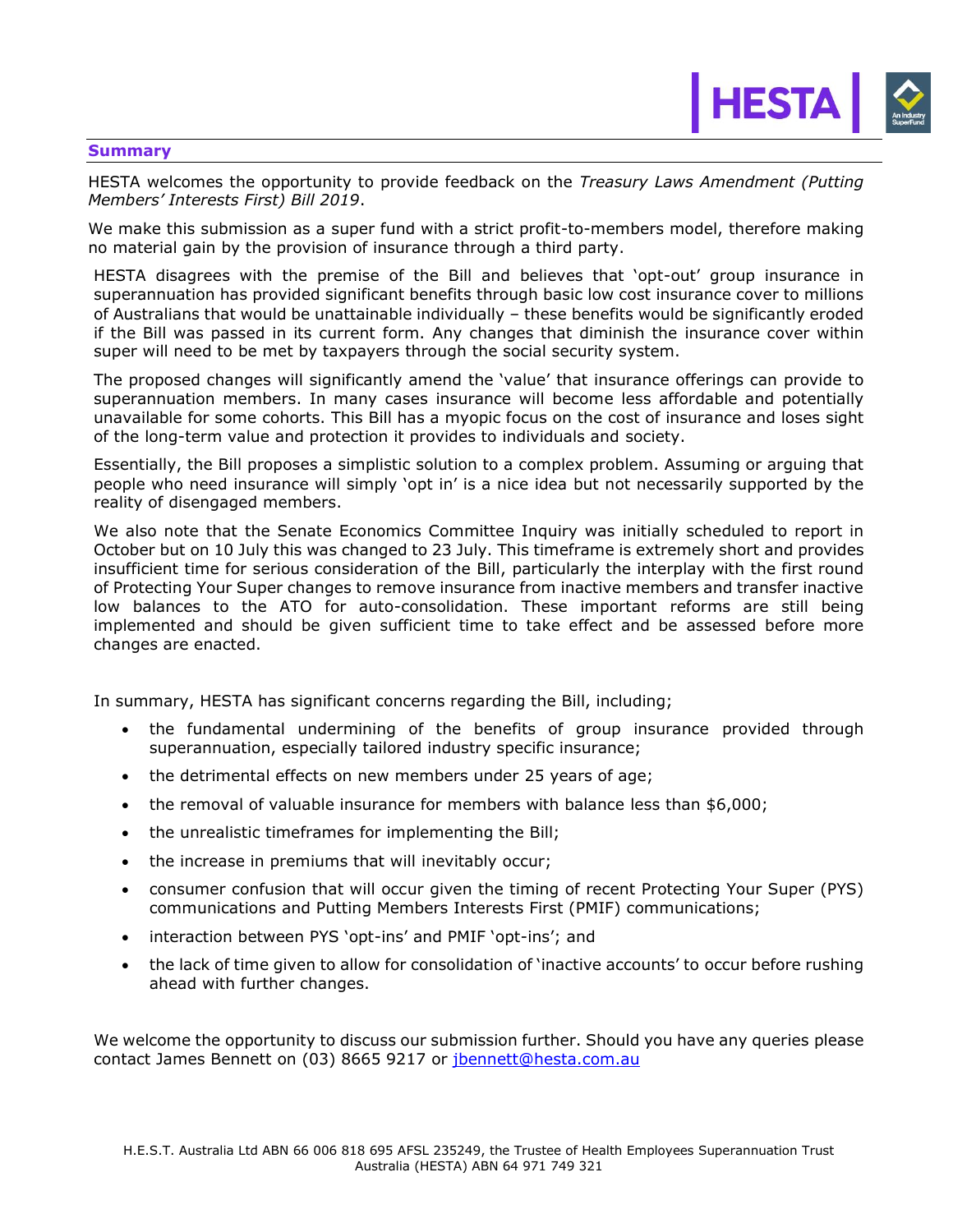## **About HESTA**

Health Employees Superannuation Trust Australia ('HESTA') is an industry superannuation fund, established in 1987 to provide retirement benefits for workers in the Health and Community Services Sector. HESTA has approximately 840,000 members and over \$50 billion of assets.

HESTA exists only to benefit members. As an industry fund profits go back into the fund to benefit members, not shareholders.

HESTA offers a MySuper product that is a no-frills, low-fee option for members. This includes the provision of default insurance provided by a third party insurer. The insurance offering has been designed to provide genuine benefits to our members who are primarily working in the Health and Community Services Sector. Members receive default death cover and default long-term income protection cover which pays a benefit until they are 67 years of age.

The typical HESTA member is a female aged 43 working in the services of those who are ageing. Because of the nature of wages in the Health and Community Services Sector, her broken work pattern and her time spent in an unpaid capacity caring for others, she has a balance of approximately \$22,000 in superannuation.

## **Group Insurance**

ı

Automatic group insurance in superannuation has been a successful policy for Australia by providing a safety net for those who would otherwise be completely uninsured. Any changes that diminish the insurance cover within super will need to be met by taxpayers through the social security system.

HESTA strongly supports the provision of group insurance to members of *MySuper* products that is appropriate to the membership of each superannuation fund and consistent with maximising retirement benefits to members. We note that Trustees are already obliged to offer appropriate and affordable insurance based on the demographics and needs of their members.<sup>1</sup>

Rainmaker estimated the average cost for default life insurance in superannuation to be \$3 per week and even less for younger members.<sup>2</sup> This is far better than any offering that an individual could obtain themselves in the market. Group insurance allows people to access a base level of cover at prices they could not possibly hope to find if they bought it directly, and often covers previously existing conditions, which retail insurance almost never does.

This way of providing insurance has been identified by Treasury as supporting the Government's objectives for the superannuation system of adequate default insurance and maximizing the retirement benefits of members.<sup>3</sup>

Insurance products within super accounts are provided either as a default setting, or as an option for the account holder to choose. The default setting means people must 'opt-out' if they do not want it, while if it is left as a choice it is 'opt-in'. This distinction is important because most account holders do not engage with super products in a detailed way. If products are 'opt-out', more people will be insured. If they require people to 'opt-in', there will be far less insurance.

Making a decision to 'opt-out' ("default") rather than 'opt-in' can dramatically change behaviour. A prominent example is France's organ donation system, which has been 'opt-out' since the beginning

<sup>1</sup> *Superannuation Industry (Supervision) Act 1993* (section 52(7)) and APRA Prudential Standard SPS 250 *Insurance in Superannuation*.

<sup>2</sup> *Rainmaker 2018* - <http://www.medianet.com.au/releases/165283/>

<sup>3</sup> Australian Treasury (2011) *MySuper consultation working group: Issues paper on insurance,* p 3-4, [https://strongersuper.treasury.gov.au/content/consultations/working\\_groups/mysuper/IP\\_insurance\\_mysup](https://strongersuper.treasury.gov.au/content/consultations/working_groups/mysuper/IP_insurance_mysuper/downloads/IP_MySuper_Insurance.pdf) [er/downloads/IP\\_MySuper\\_Insurance.pdf](https://strongersuper.treasury.gov.au/content/consultations/working_groups/mysuper/IP_insurance_mysuper/downloads/IP_MySuper_Insurance.pdf)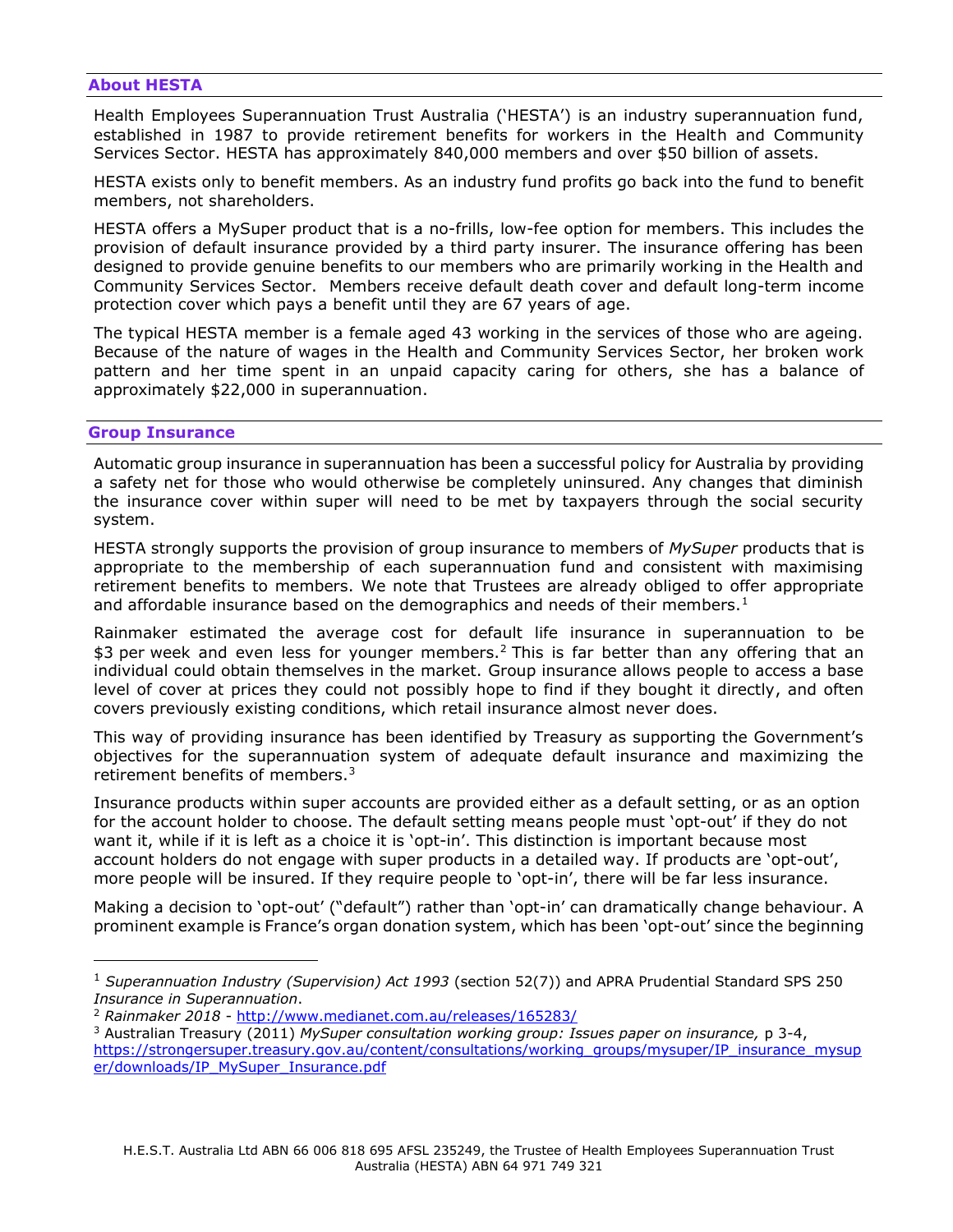of 2017. Around 150,000 people in a country of 66 million opted out, a rate of 0.2%.<sup>4</sup> By contrast, less than half of Australians are registered on our National Organ Donor registry.<sup>5</sup>

Insurance purchased within superannuation is significantly cheaper than comparable insurance purchased outside superannuation, for several reasons. Superannuation funds can pool risk with little to no underwriting. Bundling insurance in superannuation substantially increases the number of people insured. This spreads the risks to the insurance provider and hence decreases the costs. These savings can be passed on in the form of lower premiums.

Pooling a risk reduces the need for underwriting. Different people have different chances of having to claim on an insurance policy. Some people might be at higher risk because of the types of work they do or lifestyle choices. Pooling risk means that workers with all kinds of risk profiles are pooled together. This allows higher risk workers to get insurance at a lower price who might otherwise struggle to get insurance because of their risk profile.

There are tax advantages to purchasing insurance within superannuation. The money within the superannuation fund is taxed at a concessional rate. Insurance premiums held within superannuation can also be fully or partly tax deductible. The result is that insuring within superannuation is more tax effective than holding the same policies outside superannuation.

There are also economies of scale for bundling insurance in superannuation. This includes decreased costs because of low cost distribution and simpler product design. The result of these reduced costs is lower premiums to consumers. Industry analysts estimate insurance policies through superannuation are 20 to 60 per cent cheaper than comparable cover purchased outside of superannuation.<sup>6</sup>

There is also a cash flow advantage for purchasing insurance within superannuation. The insurance is paid out of funds within the super account and so paying for the insurance does not impact on the workers day to day cash flow. Some workers, particularly those on low income, may find paying for this insurance difficult if it was not paid within superannuation.

APRA recently released statistics showing that group insurance through superannuation admitted more claims for members on a percentage basis in 2018 than those insured outside of super.<sup>7</sup> For insurance provided within super 98% of death claims were paid, for total and permanent disablement 88% were paid and for income protection the figure was 96%. This was higher than for someone who obtained insurance outside of super, including people who obtained personal financial advice – this is significant given personal financial advice should, in theory, provide better and more relevant cover for a person.

Group insurance through super outperforms individual insurance in all aspects. These significant savings mean that Australian workers have more insurance than would be the case if it was not available within superannuation.

**The provision of group insurance to all members is an important pillar of the retirement system. HESTA recommends the "***Putting Member's Interests First" Bill* **be removed from consideration by the Parliament.**

ı

<sup>4</sup> Willsher (2017) *France introduces opt out policy on organ donation,* 

<https://www.theguardian.com/society/2017/jan/02/france-organ-donation-law>

<sup>5</sup> Total registrations of 6.4 million as of August 2017. Department of Human Services (2017) *Australian Organ Donor Register statistics,* [https://www.humanservices.gov.au/organisations/about-us/statistical](https://www.humanservices.gov.au/organisations/about-us/statistical-information-and-data/medicare-statistics/australian-organ-donor-register-statistics)[information-and-data/medicare-statistics/australian-organ-donor-register-statistics](https://www.humanservices.gov.au/organisations/about-us/statistical-information-and-data/medicare-statistics/australian-organ-donor-register-statistics)

<sup>6</sup> Productivity Commission (2016) *How to assess the competitiveness and efficiency of the superannuation system,* p 153-154

<sup>7</sup> *Life Insurance Claims and Disputes Statistics December 2018*  <https://www.apra.gov.au/publications/life-insurance-claims-and-disputes-statistics>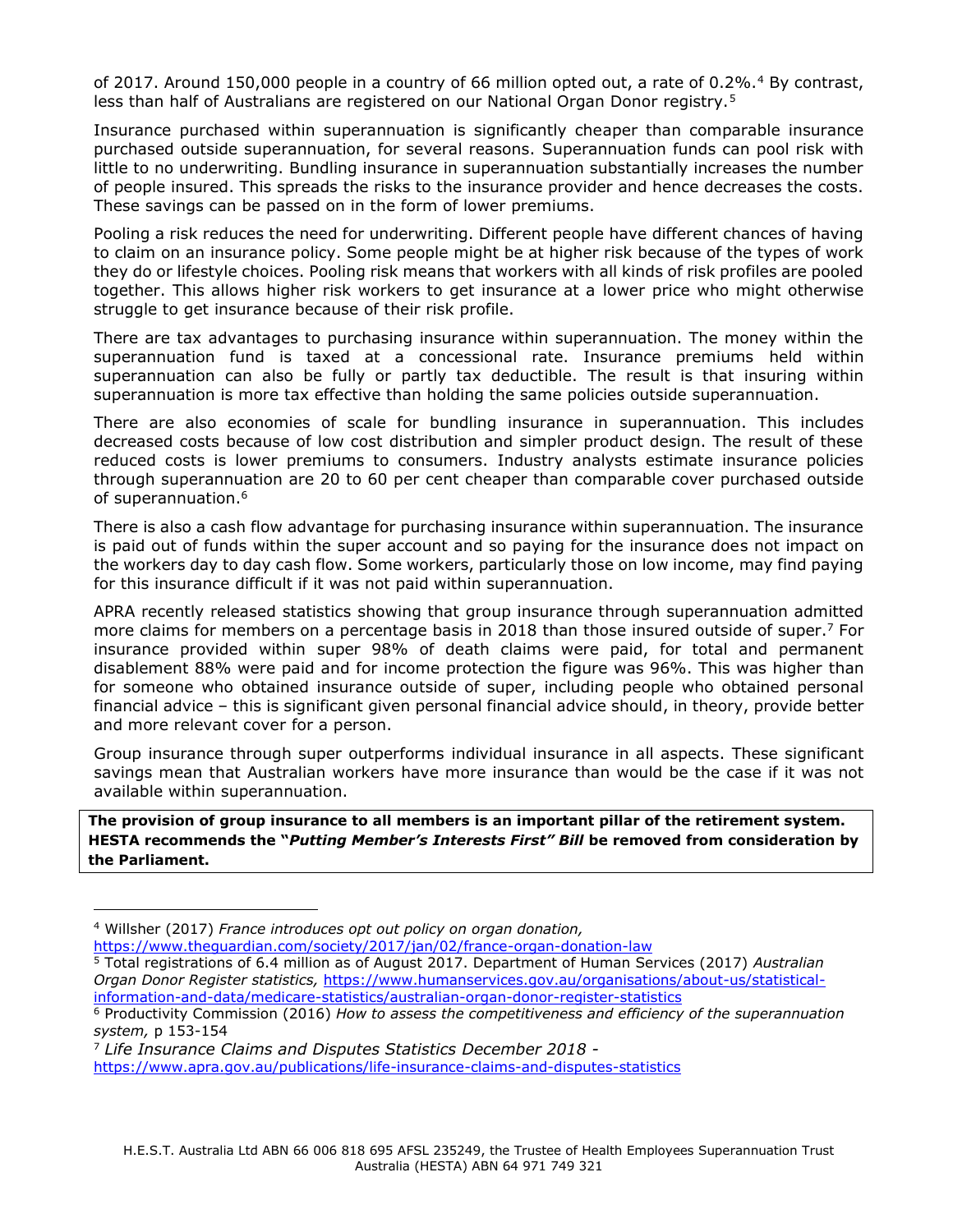## **Insurance value at HESTA**

Currently, a 20 year old HESTA member would automatically receive:

- IP cover that provides \$950 per month until age 67 if they are unable to work; and
- Death cover to the value of \$50,000.

This cover is provided for 76 cents per week or \$39.52 per year. HESTA receives a tax rebate for the cost of providing this insurance, which we pass on to members, meaning the cost of cover is effectively *65 cents per week or \$33.80 net per year*. These premiums remain at that level until a member turns  $25.8$  Cover can be increased or cancelled at any stage.

Approximately 71,000 HESTA members are under 25 and can benefit from this low cost insurance cover. If future members under 25 were excluded from the group insurance pool then premiums would need to be adjusted and many young members would be uninsured.

#### **Insurance design**

ı

HESTA members are some of the most vulnerable and marginalised workers in Australia. With our member base in mind we designed an insurance structure that is affordable and appropriate for their age and occupation. Our insurance, provided through a third party provider, currently AIA, gives low-cost default insurance consisting of Income Protection (IP) and Death Cover.

The provision of income protection through insurance (rather than a TPD lump sum), is the most sensible and manageable structure for our members. In addition IP encourages rehabilitation and an ongoing relationship with the member and naturally incentivises return to work through occupational rehabilitation.

We provide low-cost default insurance, IP to age 67 and Death cover to age 75. This is different to the majority of superannuation funds who mainly provide Total Permanent Disability (TPD) and Death cover as their default or automatic arrangement.

Under 68AA of SIS Act we are required to provide *MySuper* members with a benefit in the event of death and permanent incapacity. Our IP insurance pays an indexed benefit to age 67 in the event of permanent incapacity and thus satisfies the requirement for a benefit on permanent incapacity.

We have chosen our unique structure for three main reasons:

1. Our members typically draw a wage and are usually in a traditional employment arrangement under a collective agreement or award. They are predominantly light blue/blue collar workers and are often required to lift and perform manual tasks as a part of their role. An insurance arrangement that provides a replacement wage is most appropriate. TPD is typically paid in a lump sum to members who are then required to manage that money in a manner that provides for the continuation of a typical working life. This is a difficult task for even the most experienced of investors.

2. HESTA has a well-designed IP offering that often helps members more than TPD over time. Under the HESTA structure, this period of time matches a typical working life – that is, up until the age of 67 when a member can then access social security benefits. These instalment amounts are indexed, so the investment challenge does not rest with the member – it stays with the insurance provider.

A member receiving IP payments who then dies is entitled to a death benefit. A member who has received a lump sum TPD who later dies is entitled to the death benefit LESS the TPD amount. TPD and Death covers are related and off-set one another. This is not the case with IP and Death benefits.

<sup>&</sup>lt;sup>8</sup> HESTA Product Disclosure Statement – Page 11 - <http://hesta.com.au/pds>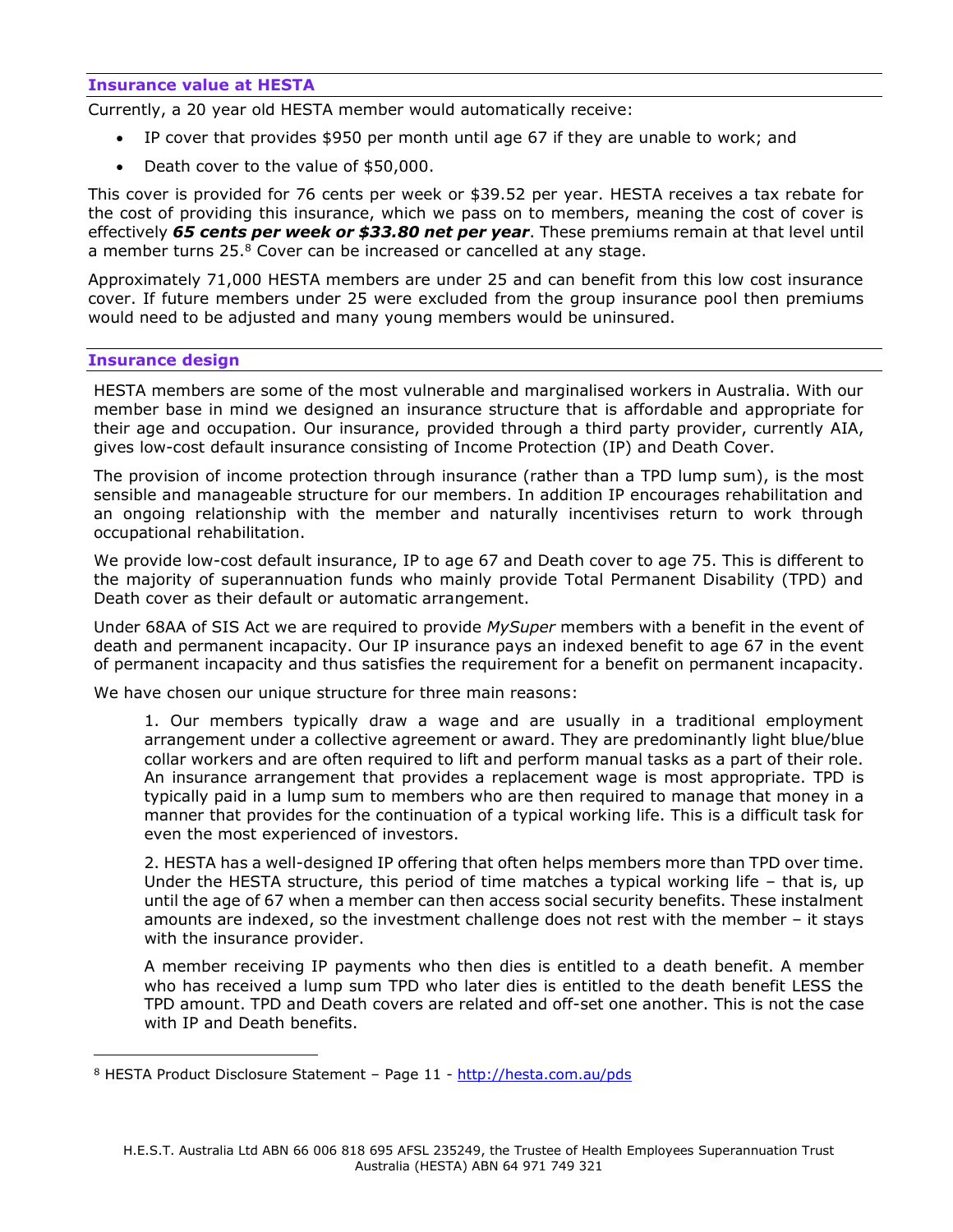3. IP encourages rehabilitation. The HESTA IP structure encourages a continuing relationship with the member and naturally incentivises return to work through occupational rehabilitation. The best chance our members have of a dignified retirement is long and meaningful participation in the workforce. Our members are skilled and motivated.

The most appropriate insurance structure for them is one which encourages and provides mechanisms to aid this participation. Our IP cover supports early rehabilitation intervention and effective return to work programs to promote and restore positive health outcomes for our members.

This design is useable regardless of work classification which is important so that our members can make claims even if they are employed on a casual basis. Many superfunds have similarly tailored their approach to insurance design to ensure it is equally as appropriate for their member base.

## **General impact of the proposed changes**

If 'opt-out' insurance is delayed until an account exceeds \$6,000 then it will create a series of unavoidable and costly administration and insurance risk management issues. Anti-selection is common when insurance is 'opt-in' as opposed to default due to higher risk members will choose insurance and lower risk members will not. Inevitably this will increase premiums for insurance in super and members will not have cover for significant periods of time after they join a superannuation fund.

We note that in 2018 (when these measures were first proposed) there was research conducted by Rice Warner and KPMG that concluded any overall benefits were likely to be minimal.

AIA, a leading insurer, commissioned by Rice Warner to examine these proposals and the longer term impacts on individuals' retirement balances.<sup>9</sup> In the scenario of 'opt-out' insurance being deferred until age 25 Rice Warner concluded that a marginal 0.27 per cent improvement would occur in retirement balances. This was based on a premium rates rise of 15 per cent, as estimated by Rice Warner as a result of the change in risk pooling.

The KPMG analysis<sup>10</sup> concluded that removing default cover for members with balances below \$6,000 would result in premiums increasing by 20%.

## **HESTA Members**

ı

The proposed changes to exclude new members under 25 and all members below \$6,000 will potentially have a significant detrimental impact on HESTA members.

Cover for under 25's is effectively 65 cents per week or \$33.80 net per year. Over the last 10 years HESTA insurers have paid a death or disability income benefit to a member aged under 25 every 12 days, on average.

Due to the nature of our industry sector and the low wages of our members, it takes approximately 24 months for them to reach a balance of \$6,000, leaving them potentially uninsured for two years. Most of our members do not have personal insurance cover outside of super which makes the provision of affordable and tailored insurance even more valuable.

There are currently 177,742 HESTA members with a balance under \$6,000 – any insurance they hold could be removed as a result of this Bill. Approximately 75% of these members are women

<sup>9</sup> AIA 2018 - [http://www.aia.com.au/en/individual/about-aia/media-centre/press-](http://www.aia.com.au/en/individual/about-aia/media-centre/press-releases/2018/consequences-for-young-active-members.html)

[releases/2018/consequences-for-young-active-members.html](http://www.aia.com.au/en/individual/about-aia/media-centre/press-releases/2018/consequences-for-young-active-members.html)

<sup>10</sup> [https://assets.kpmg.com/content/dam/kpmg/au/pdf/2018/insurance-in-superannuation-impact-2018](https://assets.kpmg.com/content/dam/kpmg/au/pdf/2018/insurance-in-superannuation-impact-2018-federal-budget.pdf) [federal-budget.pdf](https://assets.kpmg.com/content/dam/kpmg/au/pdf/2018/insurance-in-superannuation-impact-2018-federal-budget.pdf)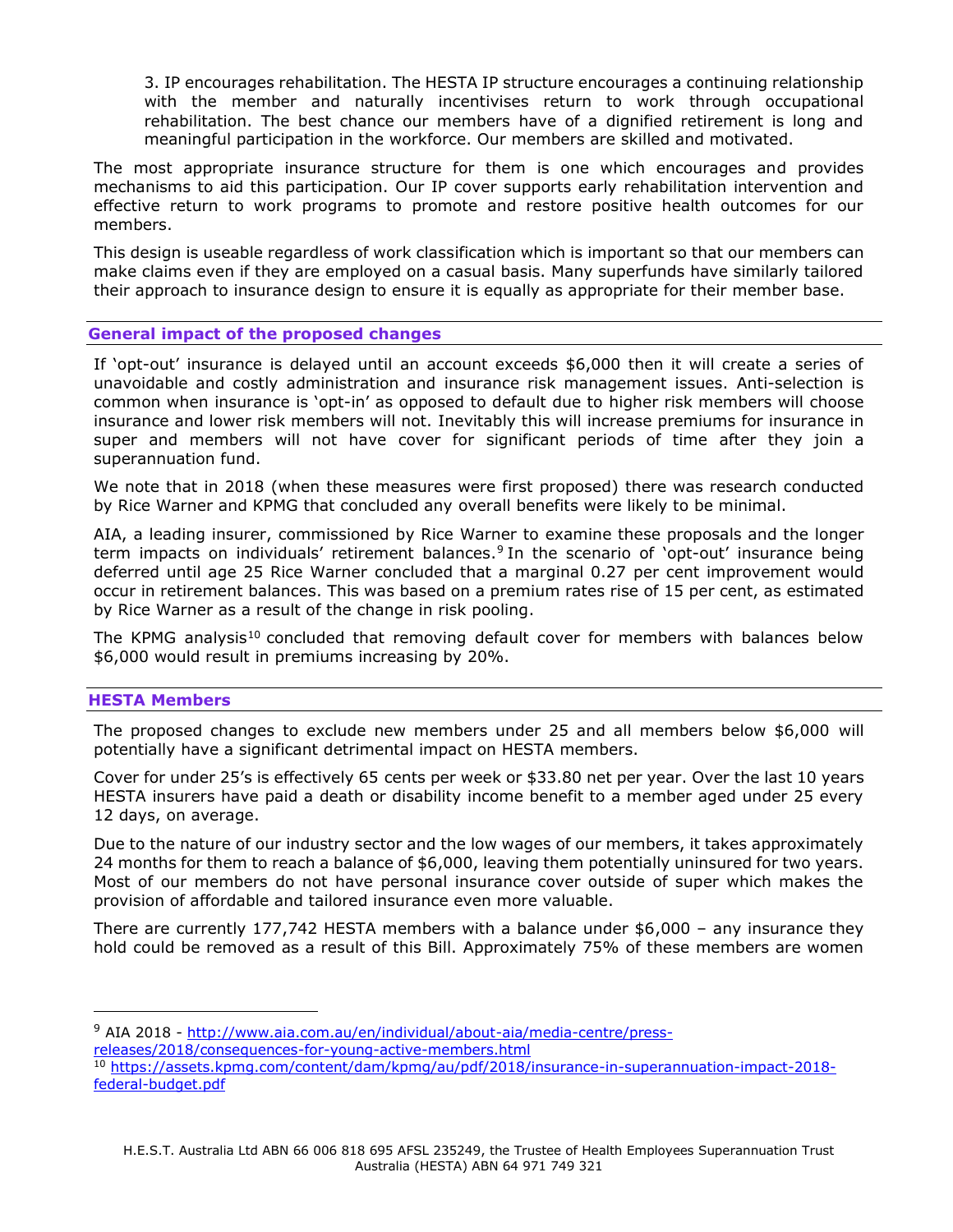and their average age is 36, meaning the average value of their lost benefit is potentially over \$500,000 in combined default death and long-term income protection.

Due to the nature of our membership, around 6% of our members will probably never reach a balance above \$6000. For these members, the insurance component of their super is far more valuable than the additional retirement benefit that would have accrued if they didn't pay the insurance premiums.

## **Implementation timelines & issues**

The speed at which these measures are being put through the Parliament and the proposed timeline for implementation is likely to result in adverse consequences.

The Bill cannot be passed until late July (at the earliest) and has a proposed commencement date of 1 October. In addition trustees will be obliged to notify affected members on or before 1 August 2019.

Given the nature of Parliamentary procedure the Bill can still be amended and consequently the final version could contain different requirements and different deadlines.

At best, the current timelines will be virtually impossible for funds to satisfy; at worst they will have caused a significant amount of wasted effort if the Bill is amended.

Under the proposed timelines the Bill will also increase confusion arising from the PYSP changes that are still flowing through the system.

For example, members who were recently notified regarding the potential cancellation of their default insurance due to inactivity will need to be notified again due to their low balance. Given that an 'election' to guard against losing insurance due to inactivity does not apply to these measures this will have the potential to create confusion and frustration for members who are unlikely to understand why this needs to occur again. Over 24,000 HESTA members recently took action to ensure their insurance continued and many of these members will need to be notified again that they may lose their insurance.

We note that the recent changes had a short implementation period which created significant member confusion given there was very little time to develop and distribute member campaigns or direct communications. HESTA experienced significantly high numbers of members trying to contact our call centre in the short period before the changes took effect.

The recent updates required development of processes and systems to identify members, development of mechanisms to 'opt-in', drafting, testing, reviewing and distributing notifications to members – these processes require time to do properly. The measures will also require changes to documentation, such as Significant Event Notices, Product Disclosure Statements and other materials.

## **Account 'erosion'**

ı

The Bill aims to "*to protect individuals' retirement savings from erosion, ultimately increasing Australians' superannuation balances*." 11

Given this we note the Productivity Commission's observation that "*Unintended multiple accounts (and particularly multiple insurance premiums) are the most egregious driver*  of **balance erosion**.<sup>"12</sup> We agree entirely and HESTA supported the inactive account consolidation measures that came into effect on 1 July 2019.

<sup>11</sup> *Treasury Laws Amendment (Putting Members' Interests First) Bill 2019*- Explanatory Memorandum.

<sup>&</sup>lt;sup>12</sup> Superannuation: Assessing Efficiency and Competitiveness -Productivity Commission (pg 293).